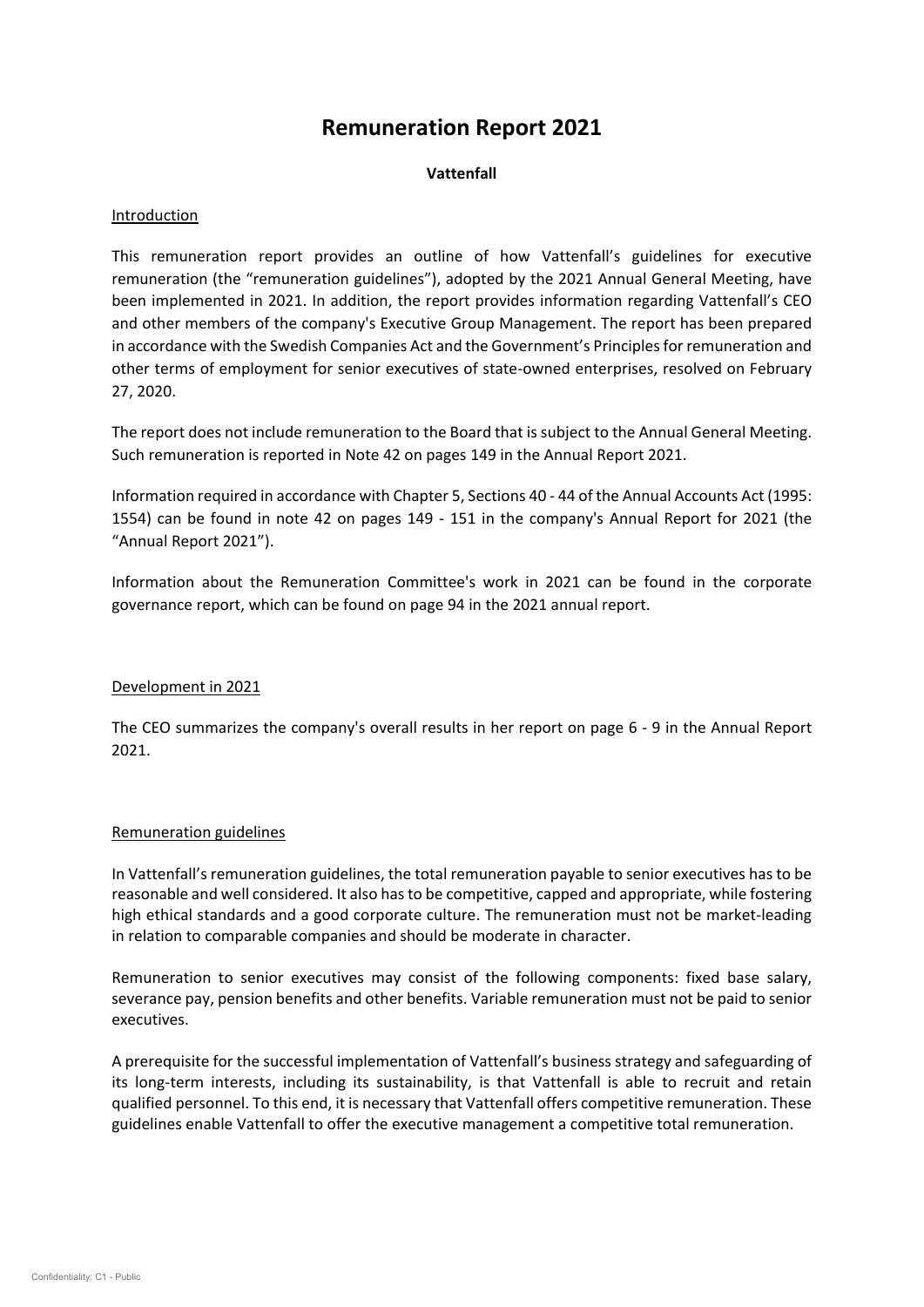The remuneration guidelines, adopted by the 2021 Annual General Meeting, is summarized on page 98 in the Annual Report 2021. In 2021, the company has followed these remuneration guidelines. No deviations from the guidelines were made during the year. The Board of Directors and the Remuneration Committee have dealt with remuneration in accordance with the process and the principles set out in the guidelines. The auditor's report on whether the company has followed the guidelines can be found on the company's website [https://group.vattenfall.com.](https://group.vattenfall.com/)

The guidelines are designed in accordance with the Government's Principles for remuneration and other terms of employment for senior executives of state-owned enterprises.

These principles have also been guiding for other employees within the Group.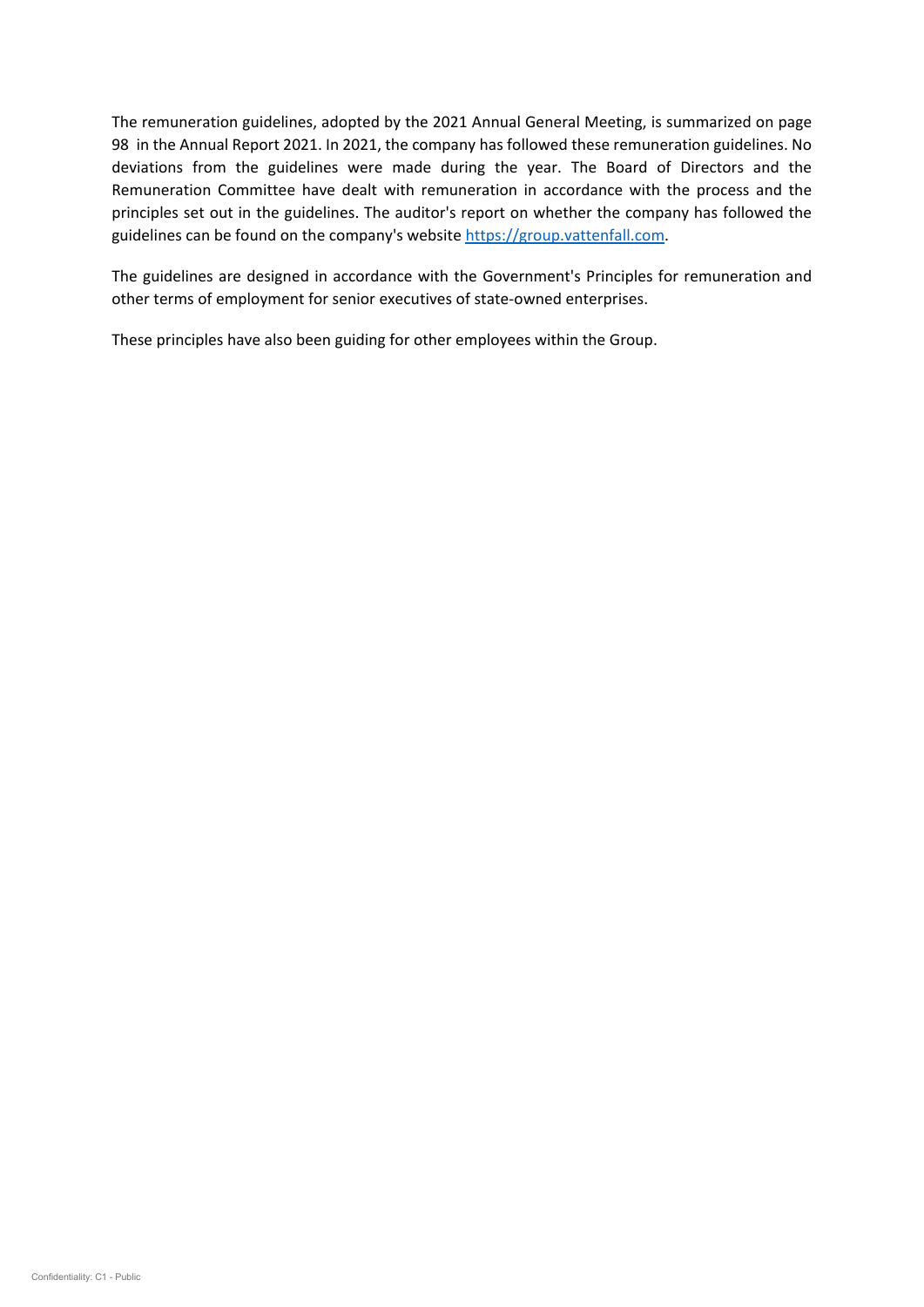#### Total remuneration to CEO and other senior executives in the Executive Group Management

|                                                                                                         |                                | Base<br>Salary | Other<br>benefits         | Pension | Variable<br>remuneration | Other<br>remuneration    | <b>Total</b><br>remuneration |
|---------------------------------------------------------------------------------------------------------|--------------------------------|----------------|---------------------------|---------|--------------------------|--------------------------|------------------------------|
| <b>Magnus Hall</b><br>President & CEO<br>To 2020-10-31 <sup>1</sup>                                     | kSEK                           | 3072           | 18                        | 387     |                          |                          | 3 4 7 7                      |
|                                                                                                         | Share of total<br>remuneration | 88%            | 1%                        | 11%     |                          |                          | ٠                            |
| Anna Borg,<br>President & CEO                                                                           | kSEK                           | 16 217         | 102                       | 4 763   | $\overline{\phantom{a}}$ |                          | 21 082                       |
|                                                                                                         | Share of total<br>remuneration | 76,9%          | 0,5%                      | 22,6%   | $\overline{\phantom{a}}$ |                          |                              |
| Kerstin Ahlfont,                                                                                        | kSEK                           | 6957           | 94                        | 2058    |                          |                          | 9 1 0 9                      |
| <b>Chief Financial Officer</b>                                                                          | Share of total<br>remuneration | 76%            | 1%                        | 23%     |                          |                          |                              |
| Christian Barthélémy,                                                                                   | kSEK                           | 5632           | 365                       | 1 1 2 6 |                          |                          | 7 1 2 3                      |
| <b>Head of Human</b><br>Resources <sup>2</sup>                                                          | Share of total<br>remuneration | 79%            | 5%                        | 16%     |                          |                          |                              |
| Helene Biström,<br><b>Head of Wind Business</b><br>Area                                                 | <b>kSEK</b>                    | 3886           | 131                       | 1 1 6 5 |                          |                          | 5 1 8 2                      |
|                                                                                                         | Share of total<br>remuneration | 75%            | 3%                        | 22%     |                          |                          |                              |
| Anne Gynnerstedt,<br>Head of Legal & CEO<br>Office and Secretary to<br>the<br><b>Board of Directors</b> | kSEK                           | 5 1 5 3        | 77                        | 1529    | $\sim$                   | $\overline{\phantom{a}}$ | 6759                         |
|                                                                                                         | Share of total<br>remuneration | 76%            | 1%                        | 23%     |                          |                          |                              |
| Martijn Hagens,<br><b>Head of Customers</b><br>& Solutions Business<br>Area                             | kSEK                           | 7894           | 45                        | 1376    | $\overline{\phantom{a}}$ |                          | 9 3 1 5                      |
|                                                                                                         | Share of total<br>remuneration | 84,7%          | 0.5%                      | 14,8%   |                          |                          |                              |
| Ulrika Jardfeldt,<br><b>Head of Heat Business</b><br>Area                                               | kSEK                           | 6429           | 69                        | 1850    | $\sim$                   |                          | 8 3 4 8                      |
|                                                                                                         | Share of total<br>remuneration | 77%            | 1%                        | 22%     |                          |                          |                              |
| Karin Lepasoon,<br><b>Head of Communication</b>                                                         | kSEK                           | 1 2 7 6        | 12                        | 381     |                          |                          | 1669                         |
|                                                                                                         | Share of total<br>remuneration | 76%            | 1%                        | 23%     |                          |                          |                              |
| Andreas Regnell,<br><b>Head of Strategic</b><br>Development                                             | kSEK                           | 4868           | 91                        | 1439    | $\frac{1}{2}$            |                          | 6398                         |
|                                                                                                         | Share of total<br>remuneration | 76%            | 1%                        | 22%     |                          |                          |                              |
| Anna-Karin Stenberg,                                                                                    | kSEK                           | 4 2 8 6        | $\ensuremath{\mathsf{3}}$ | 1 2 4 3 | $\overline{\phantom{a}}$ | $\overline{\phantom{a}}$ | 5 5 3 2                      |

*Table 1 – Total remuneration to CEO and other senior executives in the Executive Group Management during 2021*

<span id="page-2-0"></span><sup>&</sup>lt;sup>1</sup> Magnus Hall, former President & CEO, terminated his employment on January 20, 2021. However, he terminated his formal

responsibilities as President & CEO on October 31, 2020 and is therefore not reported in the annual change in Table 2.

<span id="page-2-1"></span><sup>&</sup>lt;sup>2</sup> SEK 270 kSEK of the total remuneration refers to the payment of variable remuneration based on goals achieved in 2020 in a previous position in Vattenfall.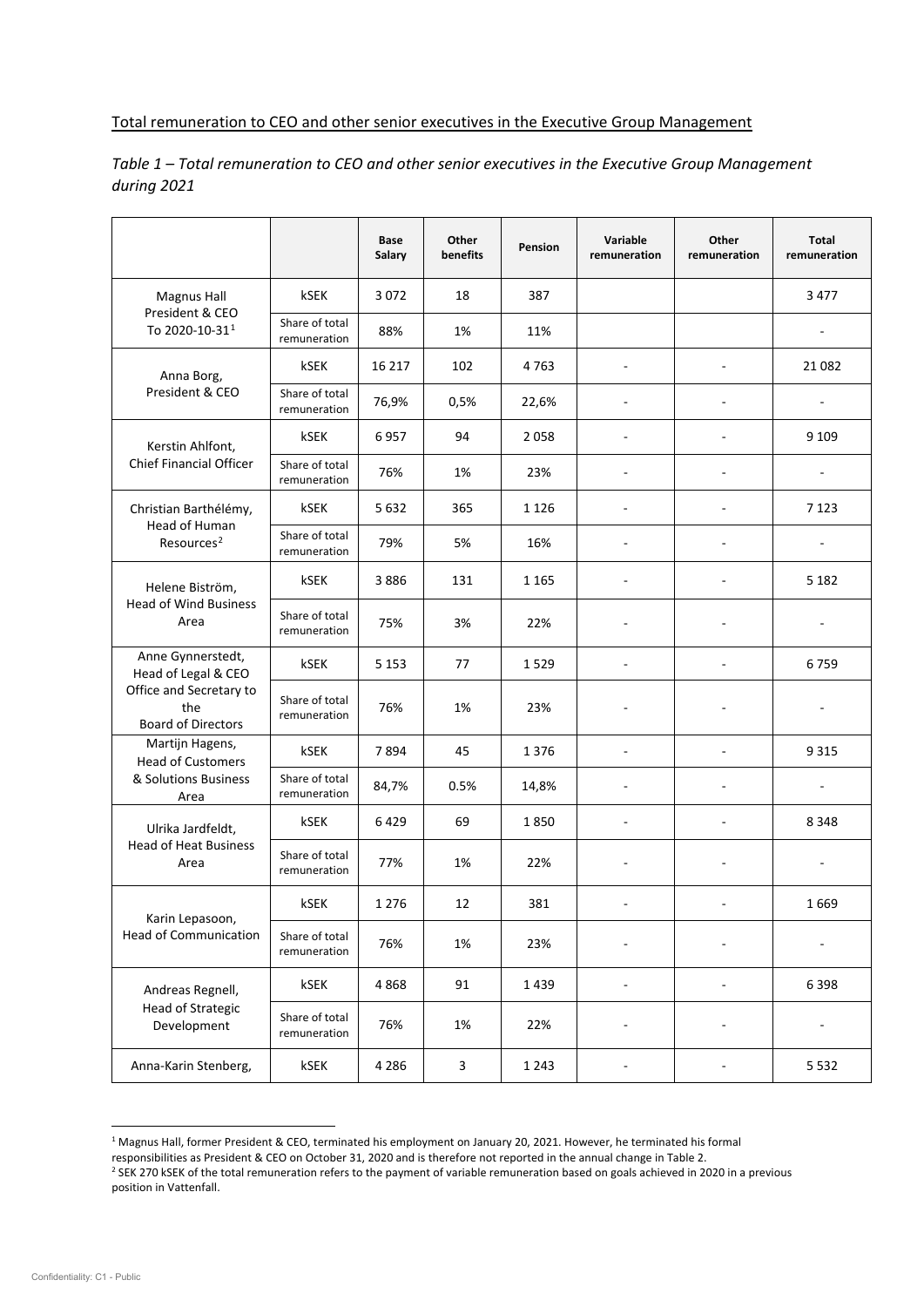| <b>Head of Business Area</b><br><b>Markets</b>                            | Share of total<br>remuneration | 77,5%   | 0,1% | 22,5%   | ۰                        |         |
|---------------------------------------------------------------------------|--------------------------------|---------|------|---------|--------------------------|---------|
| Torbjörn Wahlborg,<br><b>Head of Generation</b><br><b>Business Area</b>   | kSEK                           | 7 7 3 9 | 86   | 2 2 8 5 | ٠                        | 10 110  |
|                                                                           | Share of total<br>remuneration | 77%     | 1%   | 23%     | $\overline{\phantom{a}}$ |         |
| Gunnar Groebler,<br><b>Head of Business Area</b><br>Wind<br>To 2021-05-15 | kSEK                           | 2443    | 51   | 591     | $\sim$                   | 3 0 8 5 |
|                                                                           | Share of total<br>remuneration | 79%     | 2%   | 19%     | ۰                        |         |

Base salary includes vacation pay and Other benefits include value of car benefit, health insurance, parking benefit and card for public transportation.

Vattenfall does not offer any variable remuneration to senior executives.